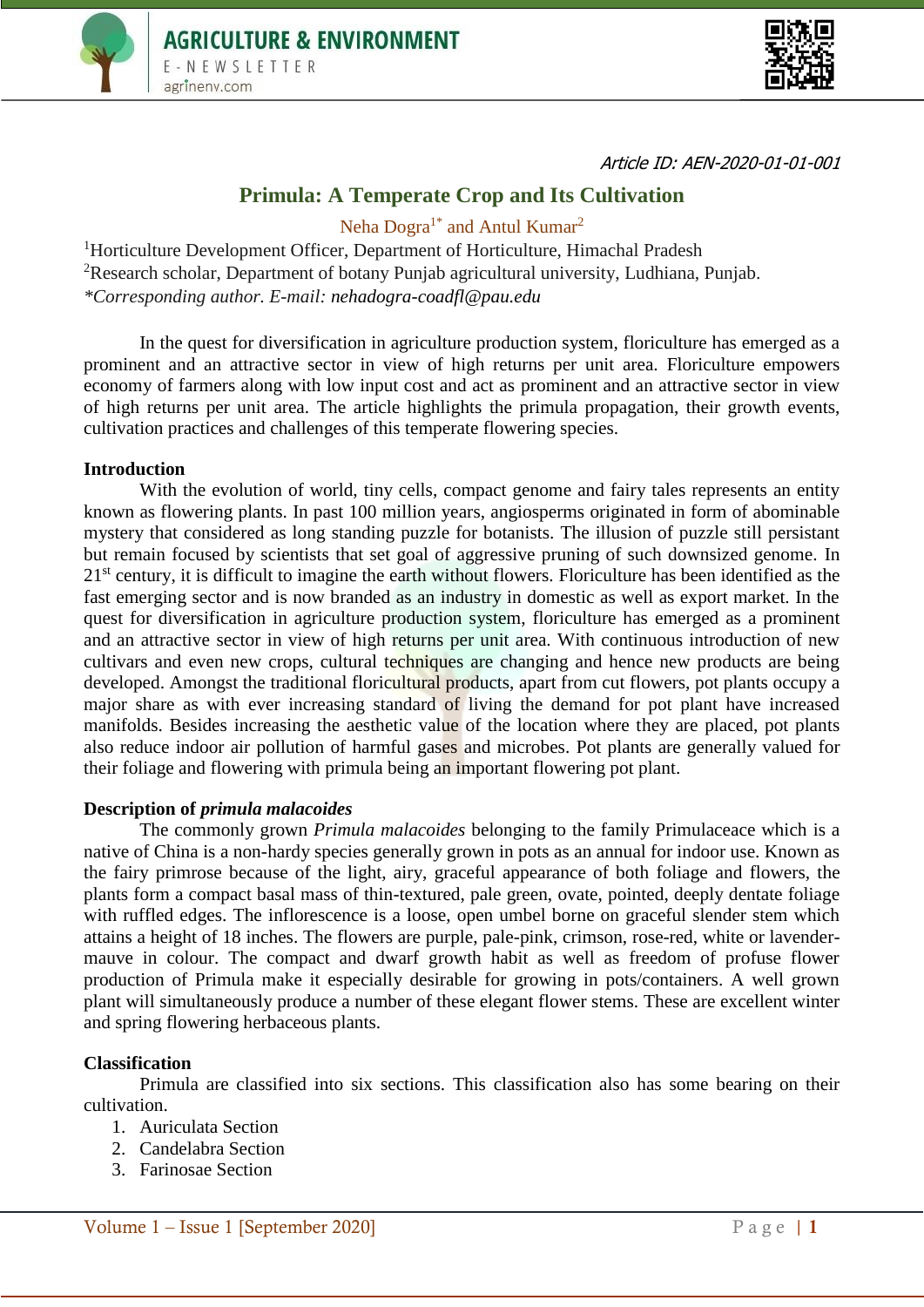



- 4. Sikkimensis Section
- 5. Vernalis Section
- 6. Non- hardy Primulas



**Flowering stages of primula malacoides**

### **Species**

*Primula aurantiaca, Primula auricular, Primula beesiana, Primula capitata, Primula cortusoides, Primula denticulate. Primula elatior, Primula obconia, Primula frinosa, Primula malacoides*  Franch.

#### **Cultivation and propagation strategies**

Sowing time for this non- hardy species is June- July It prefers a neutral or slightly acidic soil, the plants like a damp, humid atmosphere. In the majority of cases they prefer partial shade. It is mainly cross pollinated crop and self-fertile in nature. It is propagated from seed sown in spring, summer or autumn in pots, flats and sand. The seeds are very fine and the soil should be passed through a small- mesh sieve. Gently press the seed into the soil and cover with adjusting of the same compost. The pots can be placed in an unheated greenhouse or cold frame.

The Germination period lies in range of 2-3 weeks. The species can also easily have propagated by division. At all times care must be taken, that the young plants are not attacked by slugs or snails, two pests which have a great liking for primulas. Over watering can occur especially at low temperatures. Frequently loss of turgidity is observed after several days of dark weather and cold soil temperature. Do not water if medium is moist pull a shade cloth to be safe until soil temperature rises. No height control is normally needed; however, B- nine and Paclobutrazol sprays at 1000 to 2000 ppm can be used if flower stem elongation of primula is excessive. Seedlings develop in plugs and are transplanted to 4-inch (10cm) pots. Pot plants can remain pot to pot for space efficiency until leaves touch; the plants are then spaced at 6x 6 inches (15x15cm).

#### **Harvesting**

When the first five to seven flowers are open. It is considered to be highly sensitive to ethylene. In temperate area of India, primroses or primula are grown primarily as autumn to winter and spring flowering plants. Two and more than two-year-old plants of primula start flowering in the second fortnight of September and will keep on blooming till the end of April under wet temperate condition of Himachal Pradesh.

#### **Cultivation threats**